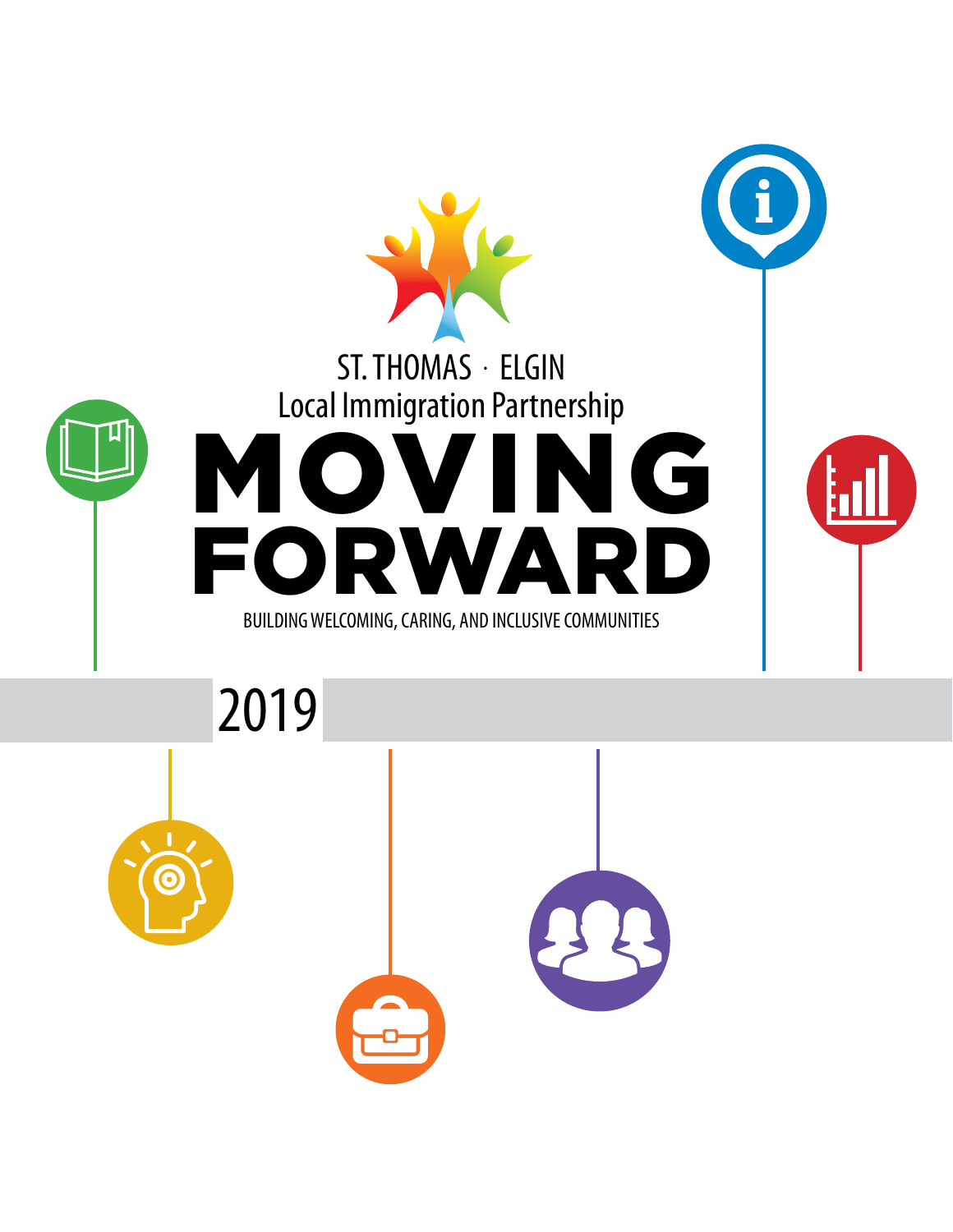### BUILDING WELCOMING, CARING, AND INCLUSIVE COMMUNITIES

#### OUR VISION

St. Thomas and Elgin County communities will be a culturally diverse, welcoming, caring, and inclusive community that will retain current residents, welcome newcomers, and provide them the opportunity to successfully integrate, contribute to, and benefit from social, cultural, and economic inclusion.

#### OUR MISSION

St. Thomas-Elgin Local Immigration Partnership (STELIP) is a progressive network that promotes and supports inclusion.

#### OUR PRINCIPLES

To ensure that the work of those associated with the initiative promotes inclusivity, the following principles have been adopted:

**INCLUSIVITY** – The work of the Council and the members of working committees will be inclusive of all immigrants in the St. Thomas-Elgin community regardless of their immigration status, citizenship, age, gender, health status, sexual orientation, and number of years in the community. The Council shall work towards equal participation while promoting social justice.

**COLLABORATION** – A working relationship will be developed between the host community and the immigrant community to build a welcoming, caring, and inclusive environment.

**EMPOWERMENT** – Our work will strive to promote new immigrants' capacity to live their lives with the ability to be economically stable, live in adequate housing, and provide for themselves and their families through their own means and their own decisions.

**SUSTAINABILITY** – A plan shall be developed to ensure that the work of the STELIP Council will continue to make improvements to immigrants' experiences and the community as a whole.

#### **STELIP COUNCIL**

| Abe Harms             | <b>Mennonite Community Services</b>                               |
|-----------------------|-------------------------------------------------------------------|
| <b>Bob Hammersley</b> | St. Thomas and District Chamber of Commerce                       |
| <b>Cindy Hastings</b> | St. Thomas Economic Development Corporation                       |
| Dana Vanzanten        | <b>St. Thomas Public Library</b>                                  |
| Debra Mountenay       | Elgin, Middlesex, Oxford Workforce Planning and Development Board |
| Jackie Van Ryswyk     | <b>Employment Services Elgin</b>                                  |
| Jeff Kinsla           | Ontario Ministry of Agriculture, Food and Rural Affair            |
| Jeffery Robinson      | Thames Valley District School Board                               |
| Judith Wiley          | <b>Central Community Health Centre</b>                            |
| Juliane Hundt         | <b>YWCA St. Thomas Elgin Settlement Services</b>                  |
| Kate Burns Gallagher  | <b>Elgin County Economic Development</b>                          |
| Mark Masseo           | Elgin Business Resource Centre                                    |
| Mark Tinlin           | City of St. Thomas                                                |
| Mike Amato            | Fanshawe College                                                  |
| Sandra Poczobut       | <b>Elgin County Library</b>                                       |

#### **STELIP PROJECT TEAM**

| Tom Sproat            | <b>STELIP Project Facilitator</b>                          |
|-----------------------|------------------------------------------------------------|
| Petrusia Hontar       | <b>STELIP Project Coordinator</b>                          |
| <b>Shelley Harris</b> | YWCA St. Thomas-Elgin Director of Education and Settlement |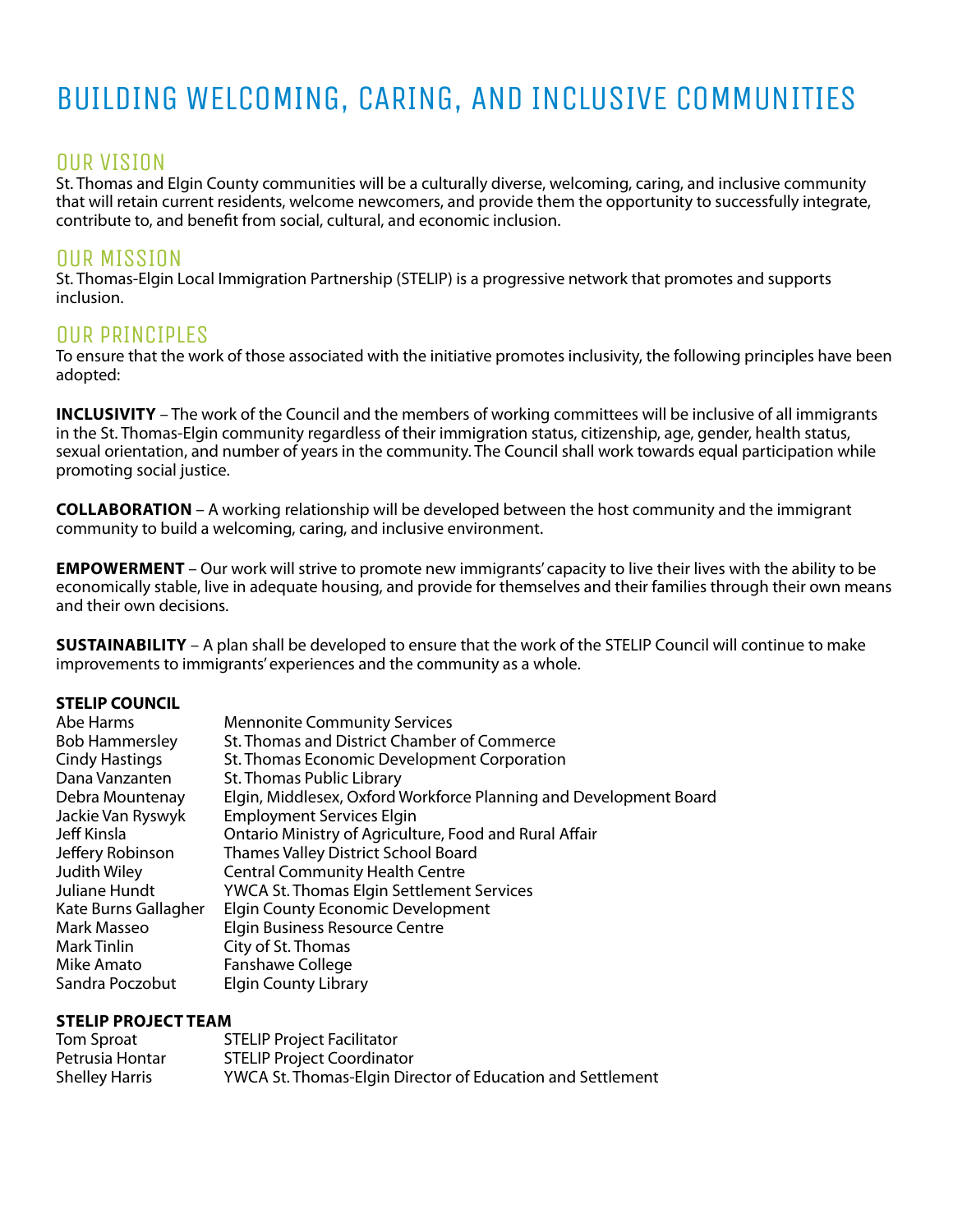### TABLE OF CONTENTS

| <b>APRIL</b>                                                                  |  |
|-------------------------------------------------------------------------------|--|
|                                                                               |  |
|                                                                               |  |
| <b>MAY</b>                                                                    |  |
|                                                                               |  |
|                                                                               |  |
| <b>JUNE</b>                                                                   |  |
|                                                                               |  |
|                                                                               |  |
|                                                                               |  |
|                                                                               |  |
| <b>JULY/AUGUST</b>                                                            |  |
|                                                                               |  |
| <b>SEPTEMBER</b>                                                              |  |
|                                                                               |  |
|                                                                               |  |
|                                                                               |  |
|                                                                               |  |
| <b>OCTOBER</b>                                                                |  |
| IRCC COMMUNITY PLANNING AND COMMUNITY CONSULTATIONS  PG 5                     |  |
|                                                                               |  |
| <b>NOVEMBER</b>                                                               |  |
|                                                                               |  |
|                                                                               |  |
|                                                                               |  |
| <b>DECEMBER</b>                                                               |  |
|                                                                               |  |
| <b>JANUARY</b>                                                                |  |
| LABOUR MARKET IMPACT ASSESSMENT REGIONAL PROTOCOL PG 7                        |  |
|                                                                               |  |
|                                                                               |  |
| <b>FEBRUARY</b>                                                               |  |
|                                                                               |  |
| MARCH<br>INTERNATIONAL DAY FOR THE ELIMINATION OF RACIAL DISCRIMINATION  PG 8 |  |
|                                                                               |  |
|                                                                               |  |
|                                                                               |  |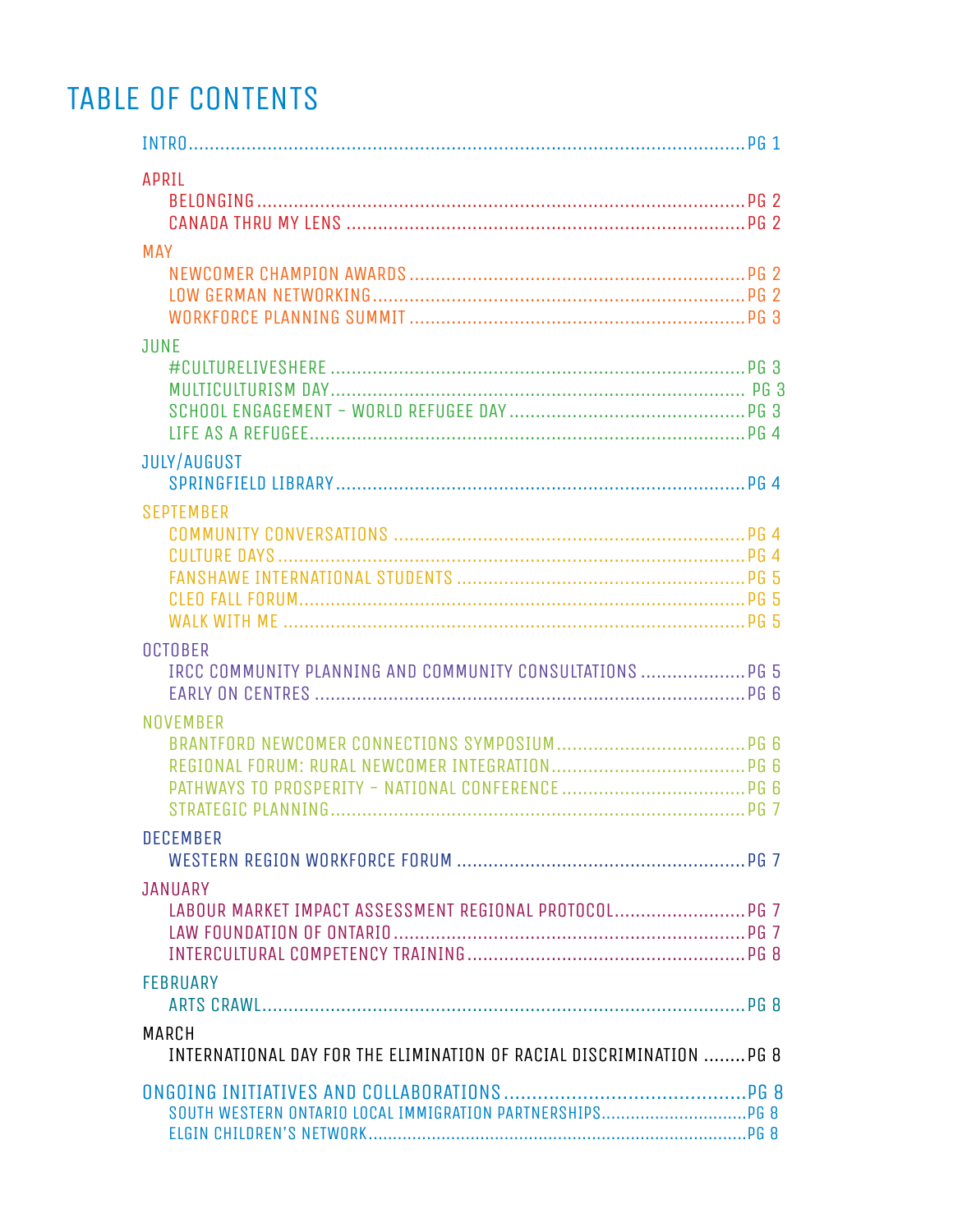In its eight years of existence, St. Thomas-Elgin Local Immigration Partnership (STELIP) has continually expanded their connections and outreach into the community. These efforts were particularly evident this year with new networks established with local secondary schools and the regional school board, with the latter committing a representative to the STELIP Council.

STELIP has also been working on strategic planning using the Theory of Change Model to guide and focus the work of the partnership. In the previous years the six priority areas have been informing the initiatives of STELIP. The Theory of Change Model will pivot the work of STELIP and focus the vision of building Welcoming, Caring, and Inclusive communities to ensure that goals are driven by outcomes. This shift will allow for enhanced measurement of the work the community, of partners, and stakeholders are doing to support newcomers.

The work of STELIP is organized under the six priority areas and led by the STELIP Council:



Improve the Coordination of Information between Services



Increase Awareness and Access to Appropriate Employment, Entrepreneurship and Labour Market Supports



Promote and Enhance Settlement and Integration of Newcomers



Increase Access to English Language Learning and Literacy



Promote Public Awareness of Diversity and Inclusion



Access and Analyze Data to Inform Priorities and Activities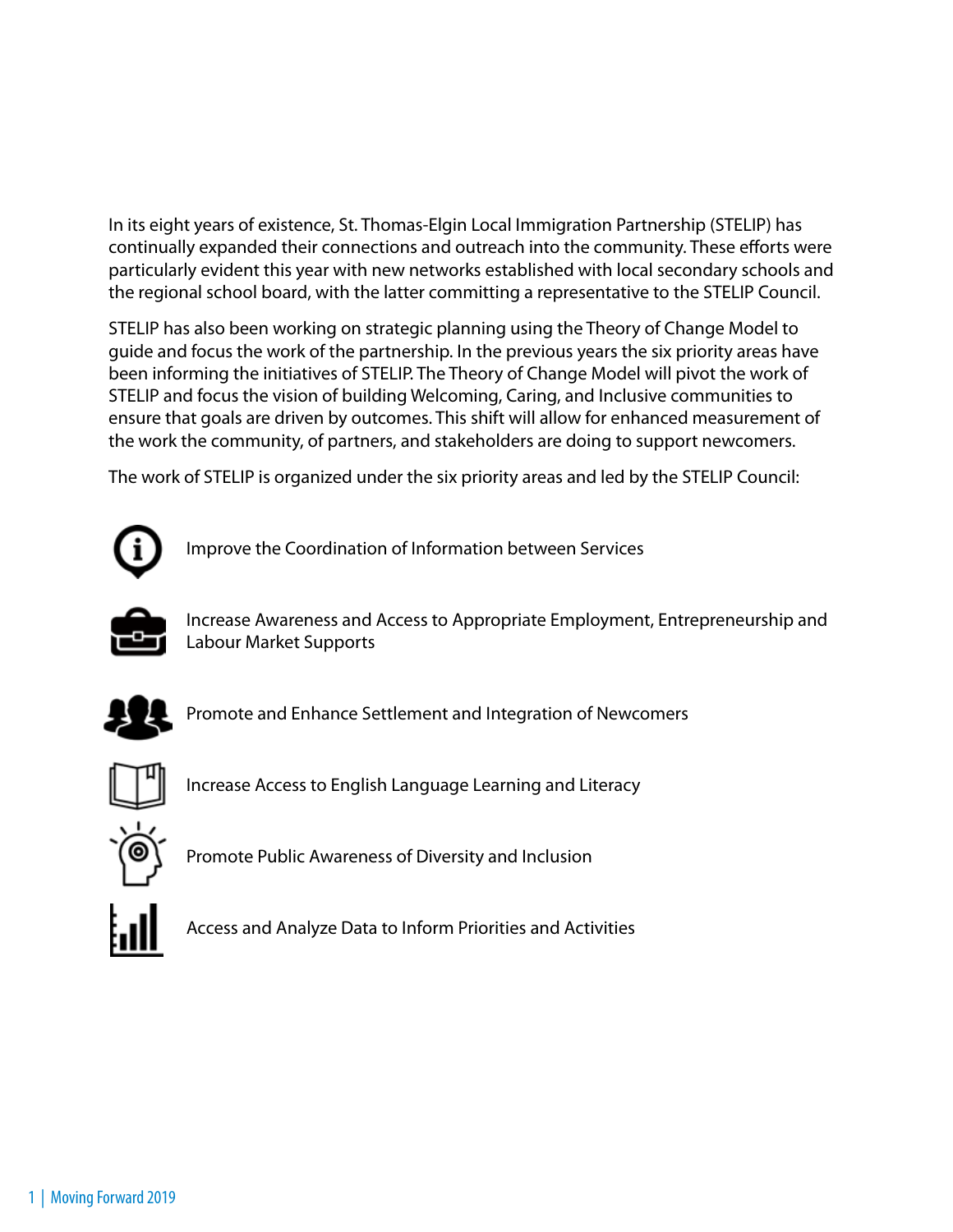

#### BELONGING

Everyone wants to feel like they belong and contribute to their community. Often immigrants struggle to build their sense of community when they move to a new place. To build a communal sense of belonging, long-time residents could play an active role in creating an environment where newcomers can feel welcome. STELIP invited community members to reflect and share their interpretation of belonging and filmed their perspectives; the videos were edited into montages to create the *"Belonging"* video series for distribution over social media. We thank the community for taking part in the initiative and remind everyone of the benefits when we all act to welcome individuals new to the area and Canada.



### NEWCOMER CHAMPION AWARDS

STELIP hosted their 3<sup>rd</sup> annual Newcomer Champion Awards (NCA) at the Streamliners Expresso Bar in recognition of the efforts made by area-residents in building *Welcoming, Caring and Inclusive* communities. Three awards were handed out, including the Excellence in Diversity and Inclusion award (given to both an individual and group/organization), and the Newcomer Leader Award. Achieving the mission of STELIP is impossible without the work of the community, and recognizing outstanding leaders is important for validating their work and encouraging them to continue.

## APRIL

# MAY

#### CANADA THROUGH MY LENS

Settling in a new community is an emotional experience that can be difficult to explain with words. STELIP created a project for immigrants to learn the basics of photography and editing to help share their story through pictures. The photos and descriptions were compiled into a photovoice exhibit for the Railway City Arts Crawl in 2018. The content of the photovoice exhibit was so well received and compelling that it was taken on a tour around the Elgin County Library system and is currently featured at the Elgin Business Resource Centre.



STELIP has been attending this conference and networking event since 2011 and has facilitated many positive connections with the community. STELIP works in the community to help build bridges with the Low-German speaking Mennonite community and various agencies. The information shared at these events helps increase understanding of this cultural group. Contacts made at this year's event resulted in a new STELIP Council member from the Thames Valley School Board as well as a successful grant proposal from the Law Foundation of Ontario.

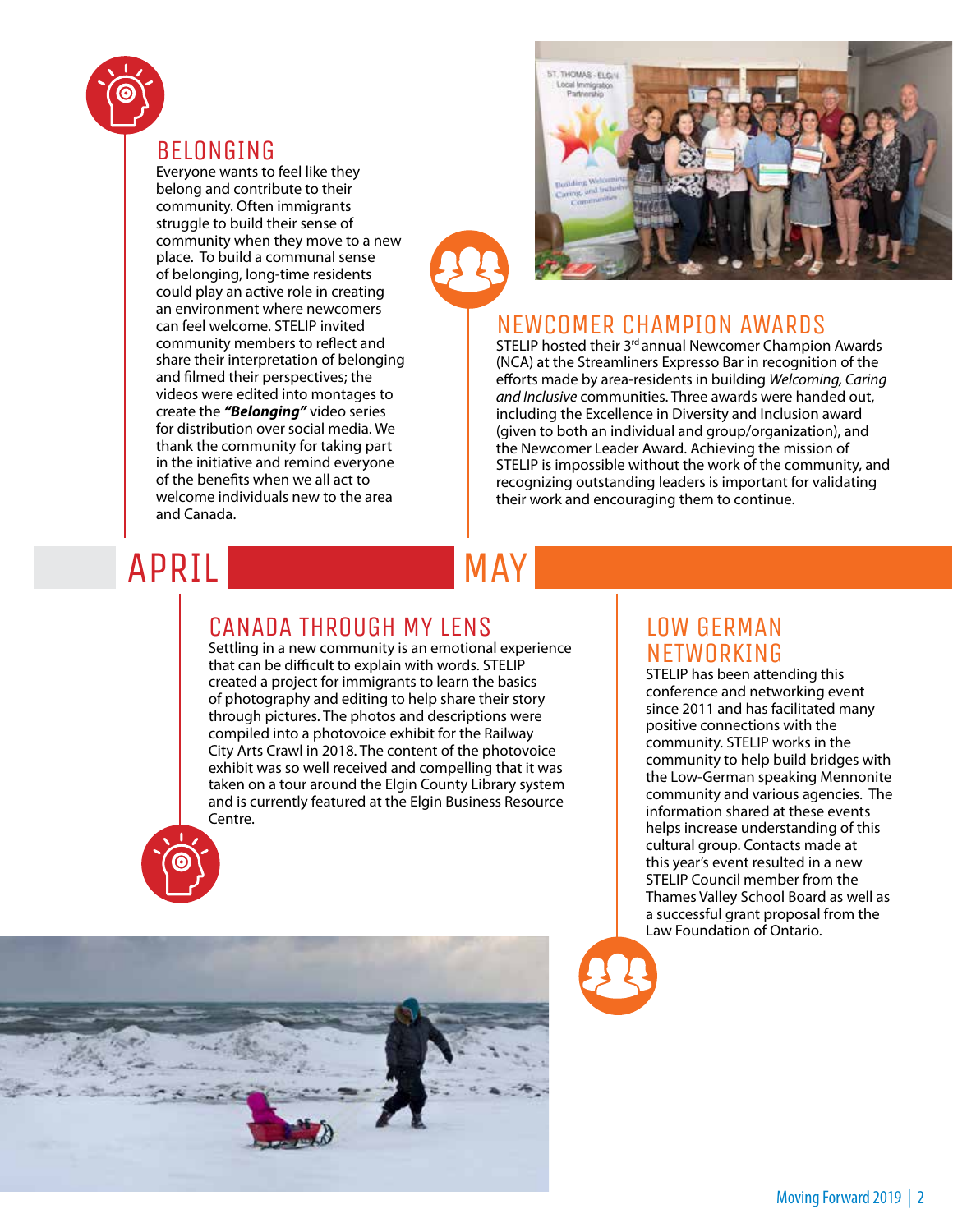

### WORKFORCE PLANNING SUMMIT

STELIP has been connected with the Local Employment Planning Council since its formation and has actively encouraged the inclusion of immigrants within their strategies. The workforce planning summit was an event to help visualize the connections that already exists across planning bodies, and to connect other groups that are a natural fit. This was a validating exercise completed for the entire London Economic Region that highlighted the multitude of connections STELIP has developed.



#### MULTICULTURALISM DAY

This is the second year STELIP celebrated *Multiculturalism Day* in St. Thomas, a city that's home to immigrants from over 40 different countries, with recent immigrants from over 10 countries (US, Philippines, Lebanon, UK, Colombia, Australia, China, Mexico, Cuba, and various unlisted countries in Asia and Africa) arriving between 2011 and 2016. The celebrations began by raising the STELIP flag at City Hall and continued with a BBQ accompanied with music and activities.

## **JUNE**

#### #CULTURELIVESHERE

In celebration of Multiculturalism Day, STELIP produced a video that showcased some of the cultural diversity that is thriving in the community. Videos were taken of residents waving flags of their countries of origin. The videos were then shared on social media on Facebook and Instagram and also at the local Tim Hortons, OnRoute, and Cineplex Odeon for the week of Multiculturalism Day. The campaign used the hashtag #CultureLivesHere and reached over 3800 Facebook views, an excellent result on expanding our cultural diversity awareness.

#### SCHOOL ENGAGEMENT – WORLD REFUGEE DAY

This past year saw considerable inroads made with area schools, with STELIP staff visiting classrooms to present on topics relating to newcomers and immigration, and engaging the students in discussing their own questions. For World Refugee Day, STELIP, a member of the YWCA Settlement Services, and a former refugee now living in St. Thomas were invited to visit Aldborough Public School to speak to their social justice group. The former refugee shared their story of coming to Canada, offering the students a valuable glimpse into the motivations of someone escaping truly dire circumstances.



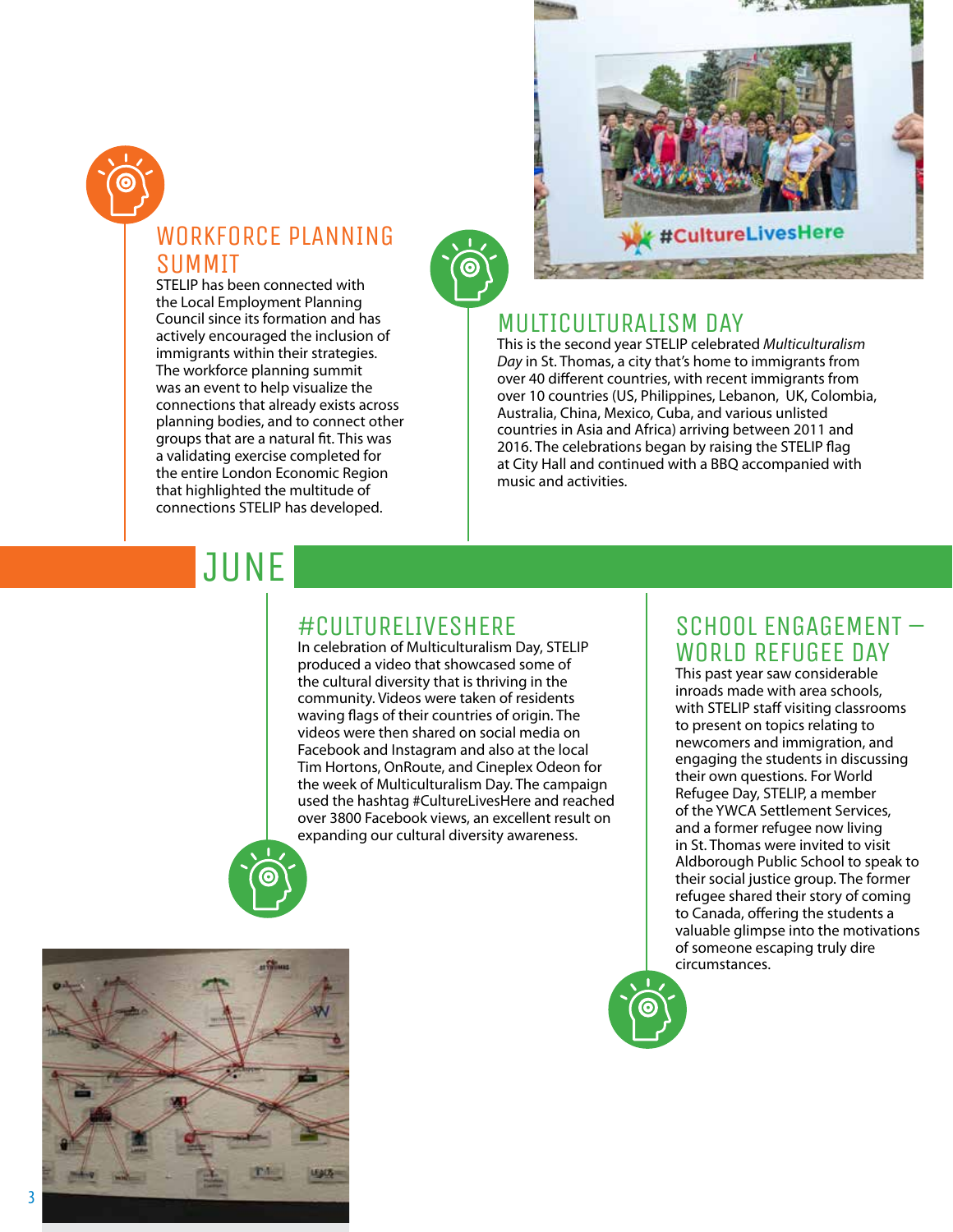

#### LIFE AS A REFUGEE

On June 20, World Refugee Day, STELIP, YWCA, and MCS Settlement Services were excited to once again attend the *Life of a Refugee Conference* in London. Organized and hosted by many partners across the region, this annual event is always a terrific opportunity to hear inspiring stories, network with peers, and engage in professional development. The Elgin-St. Thomas community possesses over 20 years of experience with refugee resettlement and has shown to be flexible and innovative in meeting the needs of sponsors and families to support the initial and long-term settlement into this small, rural community.

#### COMMUNITY CONVERSATIONS

Education and conversation is essential to overcoming rumours and misinformation in the community. Topics surrounding immigration are often misrepresented and based on assumptions. To help the local community gain a better understanding, a *Community Conversation* event was held to provide accurate information on topics related to immigration and diversity, and to provide a forum through which attending residents could voice questions and concerns in open and judgement-free discussion. Community Conversations was held at the CASO station in St. Thomas, with three experts to speak on topics relating to immigration and diversity, specifically Islam, the media, and the economic impact of immigration, respectively. The event filled the room to capacity and ran over-time, owing largely to the enthusiastic engagement of the attending public during the Q&A session, a clear indication of the public's keen interest in the subject matter. It was very encouraging to see so many community members show an interest in this event, and stay tuned for information about the second installment!

# JULY/AUGUST

## SPRINGFIELD LIBRARY

Though some community initiatives may slow down in the summer months, the *TD Summer Reading Club* offered in the Springfield Library invited STELIP to share our passion for Cultural Diversity with their youth participants. In the hour session we learned and practiced greetings in many languages, explored cultural crafts, and sampled some delicious foods. Engaging youth in exploring and appreciating cultures helps to create an environment of acceptance and respect. STELIP continually seeks to find ways to engage local youth in initiatives and projects.

# SEPTEMBER

#### CULTURE DAYS

As a part of the national Culture Days, STELIP partnered with the STEAM Centre to deliver a day of programming developed around the 2018 Culture Days theme of OnBeat (sic). Visiting members of the public were invited to try their hand at building a simplified version of a cultural drum, before dipping their drumstick in paint and creating a colourful design across the face of their drumhead. The hands-on and frankly messy nature of the activity proved to be a hit with the children!



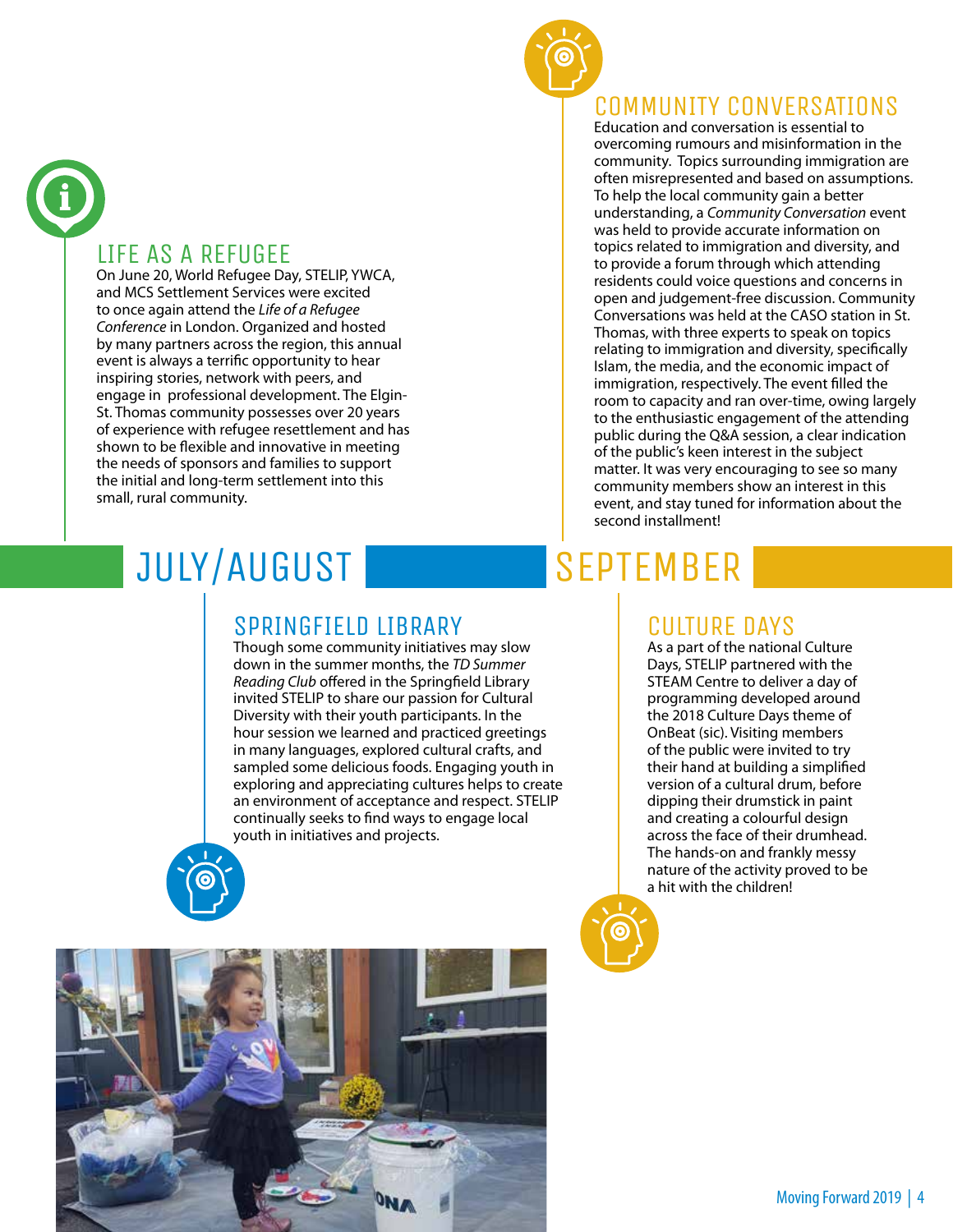### FANSHAWE INTERNATIONAL **STUDENTS**<br>STELIP partnered with Fanshawe to

welcome their new international students. The college's enrollment of international students occurs in a cyclical nature with this year seeing<br>a large enrollment . This means a large enrollment that the supports for these students are not as established as the supports that are in place in London. More supports are required in the community for landlord and tenant relations as well as connecting the students to more social and community opportunities.



### WALK WITH ME

Since the inception of STELIP in 2011, our annual *Walk With Me* networking workshop has been one of our flagship events, drawing dozens of representatives each year from across the social services. The 2018 *Walk With Me* attracted the largest crowd of attendees to date, with nearly 90 people attending, most of them for the first time. This year focused on the topic of trauma informed care in addition to a panel discussion on system navigation, while also featuring the perennial agency trade show, a centerpiece of the event since 2011.

# **OCTOBER**

#### CLEO FALL FORUM

Community Legal Education Ontario (CLEO) hosted their annual *Fall Forum for Community Workers'* in Toronto, with both small-group discussions and guest presentations on emerging legal strategies, tools and policy surrounding marginalized populations in the community. STELIP staffs, already involved with CLEO in the development of a legal podcast, attended the event and were thoroughly impressed with the breadth and relevance of the day's content.



#### IRCC COMMUNITY PLANNING AND **COMMUNITY** CONSULTATIONS

STELIP supported the regional Community Planning and Community Consultations for IRCC. These meetings were implemented across Canada, the information being used to inform the call for proposal and contract amendments for the upcoming fiscal years. It is important to include the rural context into the federal government's planning. Rural communities have different needs and considerations that that impact our strategies and activities.

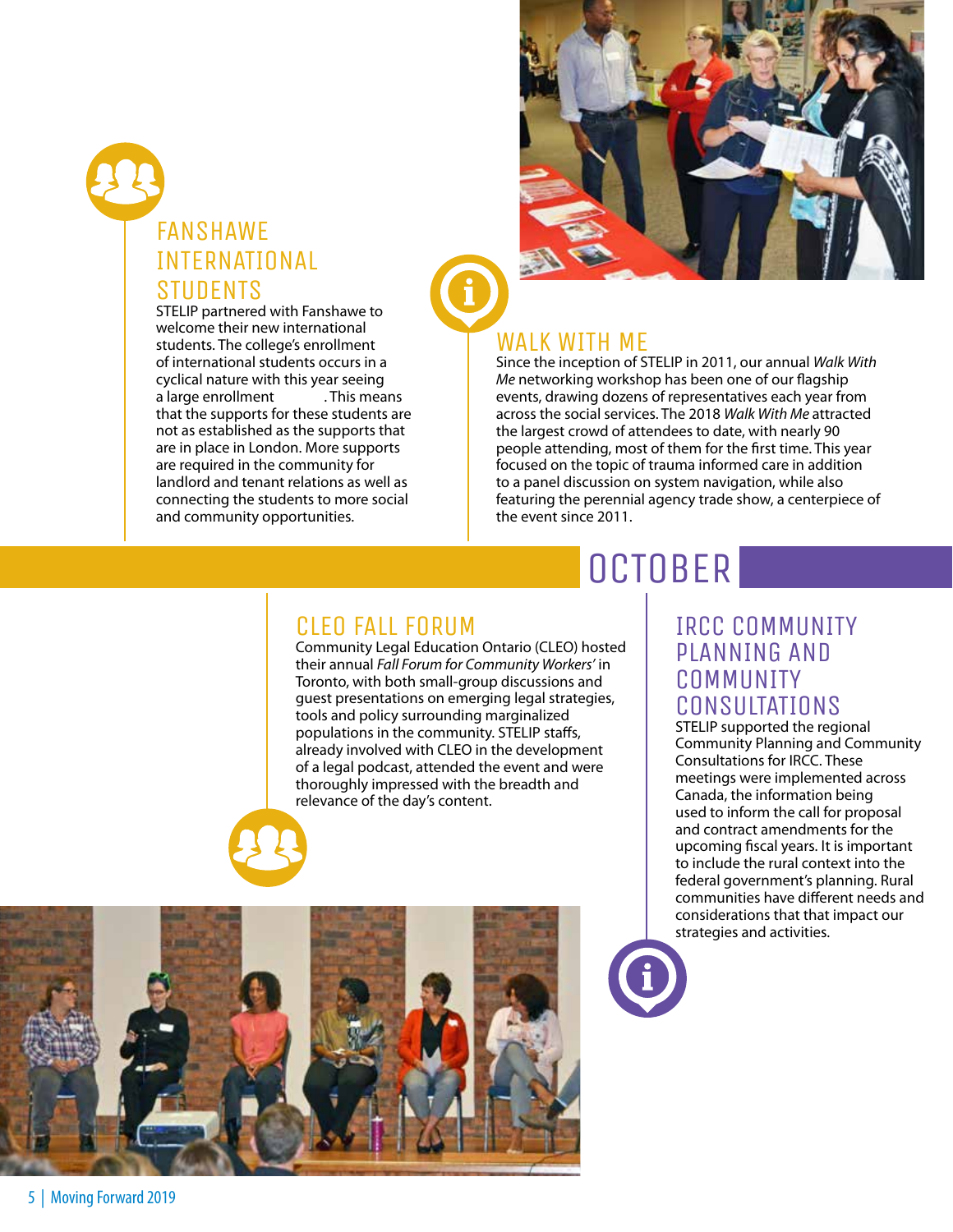### EARLY ON CENTRES

The local Early ON centre is preparing for the transition to the Ontario Early Years Centres and Family Centres model. They have recently seen an increased number of immigrant clients and connected with STELIP to help align their work to better support these families. Some items that will be put into place include increasing information about Settlement Services, including different languages in their welcome sign, and adding some educational opportunities for English vocabulary for parents and children.

### REGIONAL FORUM: RURAL NEWCOMER INTEGRATION

STELIP attended as Grey County and several supporting partners organized and hosted a forum on rural newcomer integration in Collingwood, addressing areas of affordable housing, employee attraction, and diversity and intercultural competency in the workplace and human resources system. Forums like these are important for maintaining a current awareness of the ongoing work and ideas of peers in the industry, and can often play an integral role in the future direction of STELIP's work.



## NOVEMBER

#### BRANTFORD **NEWCOMER CONNECTIONS** SYMPOSIUM

The municipality of Brantford hosted a symposium to help inform key stakeholders of the needs and experiences of newcomers, and to learn about the initiatives of surrounding communities. This community does not currently have a LIP working to strengthen the supports available and as a result are looking at more grass roots solutions. STELIP shared some of the work they have done to help build welcoming communities. Representatives from the Waterloo and Hamilton LIP also participated in the event. The Brantford residents were very grateful for the knowledge sharing.

#### PATHWAYS TO PROSPERITY – NATIONAL CONFERENCE

STELIP staff travelled to Montreal to attend the annual *Pathways to Prosperity Conference*, which attracts academics, Local Immigration Partnerships (LIPs), and various other agency staff for a weekend of presentations, discussion, and networking. Worth noting were topical presentations on the value of immigration to Canada's labour market and the politicization of Canadian immigration. Guest speaker and author of The Boat People, Sharon Bala, incorporated story-telling in her presentation. As well, it was valuable to hear reports by colleagues throughout the LIP national network on ongoing initiatives and programs that improve the settlement and integration of newcomers across the country.



### **#CULTURELIVESHERE**

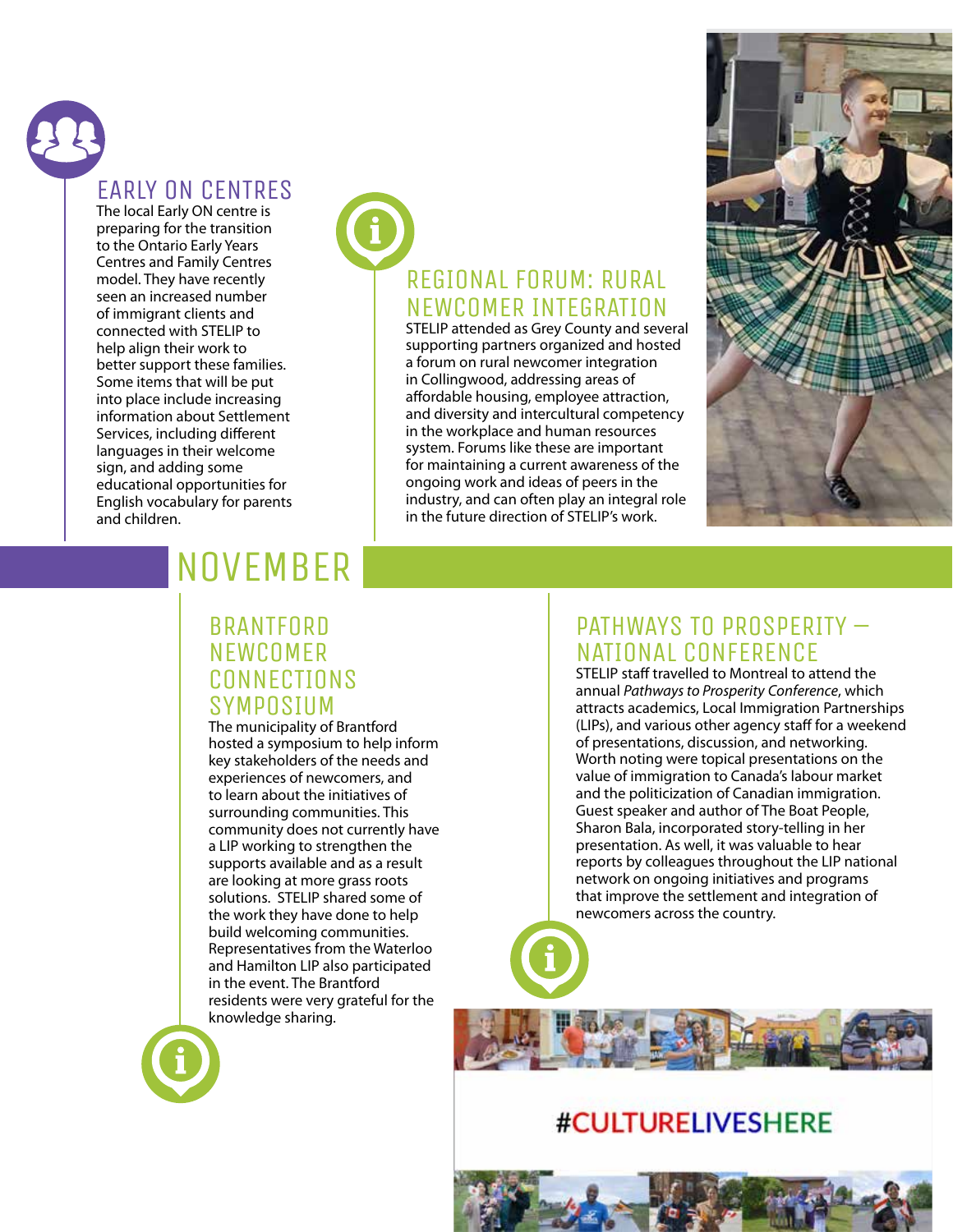

#### WESTERN REGION WORKFORCE FORUM

STELIP attended a one day forum to help build solutions for current workforce issues. The presentations included topics like rural immigrant attraction, online workforce attraction, and youth retention. This event brought together representation from the Western Region to share and discuss unconventional solutions, best practices, and community collaboration strategies to enhance the integration experience of newcomers.

### LABOUR MARKET IMPACT ASSESSMENT REGIONAL **PROTOCOL**

STELIP responded to the need for a local protocol to support employers interested in hiring international workers. This emerged as several employers inquired about the processes required to retain an international student and another to bring in a highly skilled professional. STELIP and representatives from economic development have initiated discussions on how to best address this service-gap, drawing upon comparable programs offered in nearby locations including Windsor and London. The ability for local businesses to successfully attract the talent they need is integral to the future of the region, and STELIP is pleased that the creation of a protocol to support this has begun in earnest.

# **DECEMBER**

 $STRATEGIC$   $PLANNING$ <br>STELIP helps bring the voice of immigrants to the community, especially when large community groups are undergoing strategic planning. With the hospital undertaking strategic planning, the opportunity to help voice the barriers to service provision for immigrants arose. Concerns like increased access to interpretation, more attention to successful referrals, and stronger links to local settlement agencies were recommended. STELIP is currently engaged in their own strategic planning to highlight their own work and that of their partners to build welcoming, caring, and inclusive communities.

#### **Beneficiaries: Newcomers**

80% of newcomers will progress from Settlement to Integration within 5 years of arriving in St. Thomas or Elgin County



#### LAW FOUNDATION OF **ONTARIO**

**JANUARY** 

STELIP's proposal was approved by the Law Foundation of Ontario to move forward with their *Connecting Communities* project that aims to enhance legal support services for newcomers and second language speakers. The initiative, developed in collaboration with several other Local Immigration Partnerships throughout Southwest Ontario, will produce multilingual podcast 'minisodes' that each discuss and explain the basic concepts behind common legal problems and issues, and will also provide basic training to frontline staff on how to identify when a client is experiencing a legal problem. As the first part of the initiative, regional consultations have begun to identify which legal issues are most widely experienced and thus most suitable for the podcast.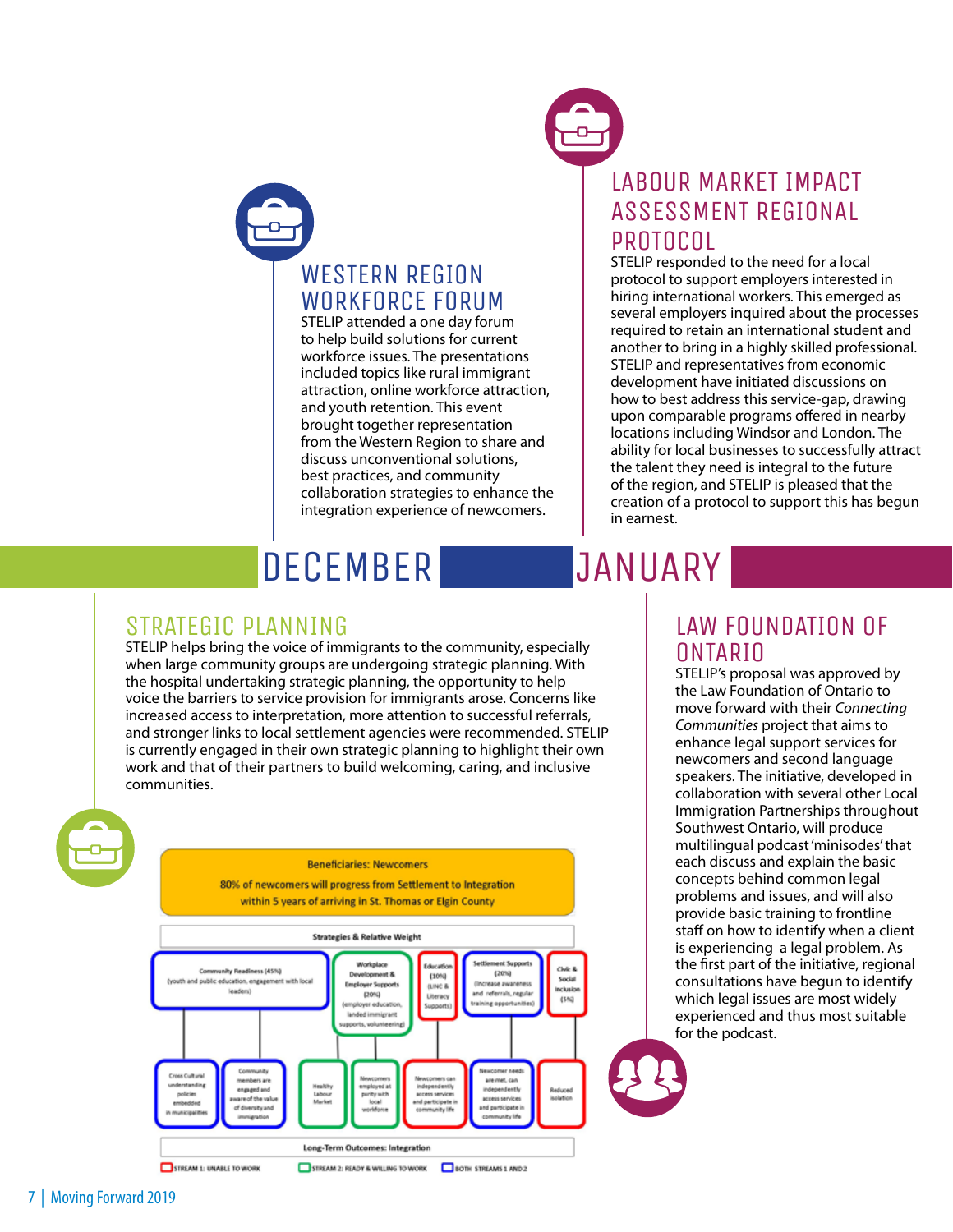

### INTERCULTURAL COMPETENCY TRAINING

STELIP hosted the second installment of their intercultural competency training in December, building upon the "Fundamentals of Intercultural Competency" featured in the first session to add skills of "Effective Intercultural Communication". As the practical necessity of this sort of training continues to grow in an increasingly multicultural Canada, these sessions are important professional development opportunities for staff in the social services and beyond. STELIP was once again pleased with the turnout for the event and plans to schedule the third training session for a 2019 date to be determined.

# FEBRUARY

#### ARTS CRAWL

The Railway City Arts Crawl, an annual city-wide event celebrating some of the best artists and artisans the area has to offer, was held throughout the city of St. Thomas from February 22-23. STELIP built upon last year's successful photo-voice and human-library event with a celebration of local culture. Dancers, musicians, cooks and actors shared their cultural skills and knowledge with the attendees of this wonderful yearly event, including a Latin dance demonstration that had everyone on the dance floor!





#### IDERD

March 21st is the International Day for the Elimination of Racial Discrimination (IDERD). Building off of STELIP's 2018 IDERD programming with regional secondary schools, STELIP engaged once again with local students to exchange ideas, information, and opinions on racial discrimination in St Thomas and Elgin County and discussed how the community can work together to combat and eradicate it. The 2019 IDERD programming included Mennonite students in the discussion and focused on repairing and building relationships between the two communities in East Elgin. This day has quickly become one of the favourite initiatives of the year for the STELIP staff and we can't wait to do it again next year!

# MARCH

### ONGOING INITIATIVES AND COLLABORATIONS

#### SOUTH WESTERN ONTARIO LOCAL IMMIGRATION PARTNERSHIPS

The LIPs of Southwestern Ontario meet quarterly to share updates, coordinate collective action on behalf of LIPs, discuss recent and upcoming government changes and initiatives, and develop workshop ideas for collaboration. STELIP recognizes the tremendous value of this informal organization and will continue to attend meetings in the future.

#### ELGIN CHILDREN'S NETWORK

STELIP is a member of this local collaborative that works to build communities where every child has the opportunity to be engaged, empowered, and to thrive. The committee comprises sectors including public health, child care, family and children services, and social services. STELIP's presence in this network ensures that the newcomer perspective is considered and built-into conversations about system planning and access, program development, and understanding community needs.